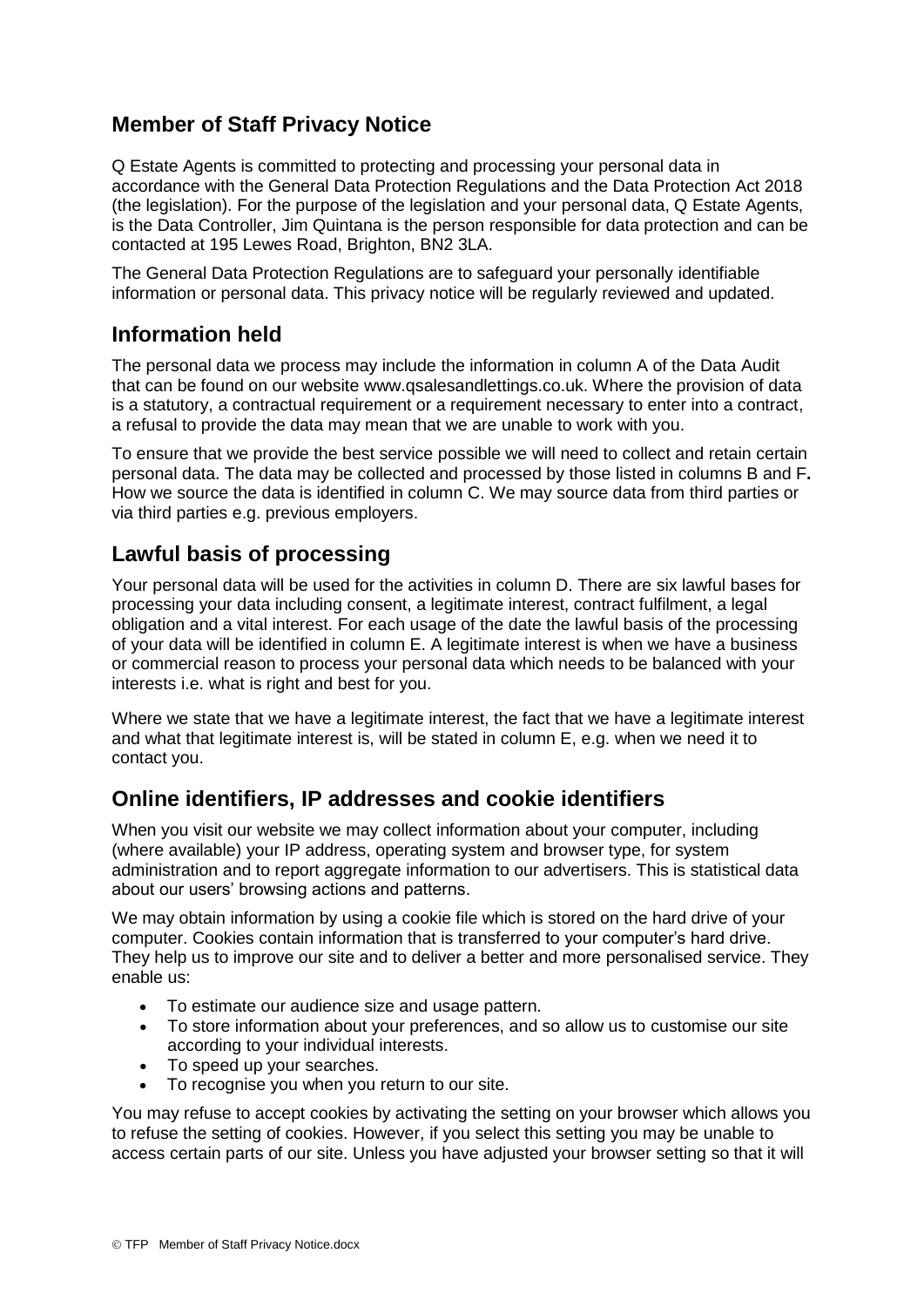refuse cookies, our system will issue cookies when you log on to our site. You can find more information about cookies at [www.allaboutcookies.org](http://www.allaboutcookies.org/)

This policy only applies to our site. If you leave our site via a link or otherwise, you will be subject to the privacy policy of that website provider. We have no control over that privacy policy or the terms of the website and you should check their privacy policy before continuing to access the site.

### **Recipients of personal data**

It will be necessary for us to process or share all or some of your personal data with a range of individuals, businesses and organisations and these may include those listed in column F.

#### **Where is the data stored?**

Your personal data is stored in the way described in column G and the data is always stored within the European Union or outside of the European Union but with an organisation operating under the General Data Protection Regulations.

#### **Retention period and criteria used to determine the retention period**

We will retain some elements of your personal data for up to the time defined in column H after the end of your employment. The information which can be anonymized will be that which is no longer required for either contractual fulfilment or a legitimate interest. If the lawful basis for processing your data was consent then you may withdraw such consent at any time.

### **Your rights**

You have a right of access to check your personal data to verify the lawful basis of processing. We are obliged to respond to an access request within 30 days and may not charge a fee unless the request is unfounded, excessive or repetitive. If a fee is charged it is to be a reasonable fee based upon the administrative cost of providing the information.

You have a right to rectification if the data we hold is either inaccurate or incomplete. If your data has been disclosed to third parties then we must inform them of the rectification, where possible.

You have a right to require erasure of your data when consent is our basis of processing (the right to be forgotten). You may request that your personal data be erased, for example, where there is no compelling reason for its continued processing or where you withdraw consent. We will comply with your request unless we have another basis of processing justifying our retaining the data (for example a legal requirement or the defence of a legal claim).

You have some rights to ask us to restrict processing i.e. to block or supress processing where, for example, the data may be incorrect and whilst the accuracy is verified. We are permitted to store the data.

# **Your right to object**

You do have a right to object to further processing of your personal data. We may be required to stop processing unless there is some other legitimate basis of processing such as a legitimate interest or a requirement for the exercise or defence of a legal claim.